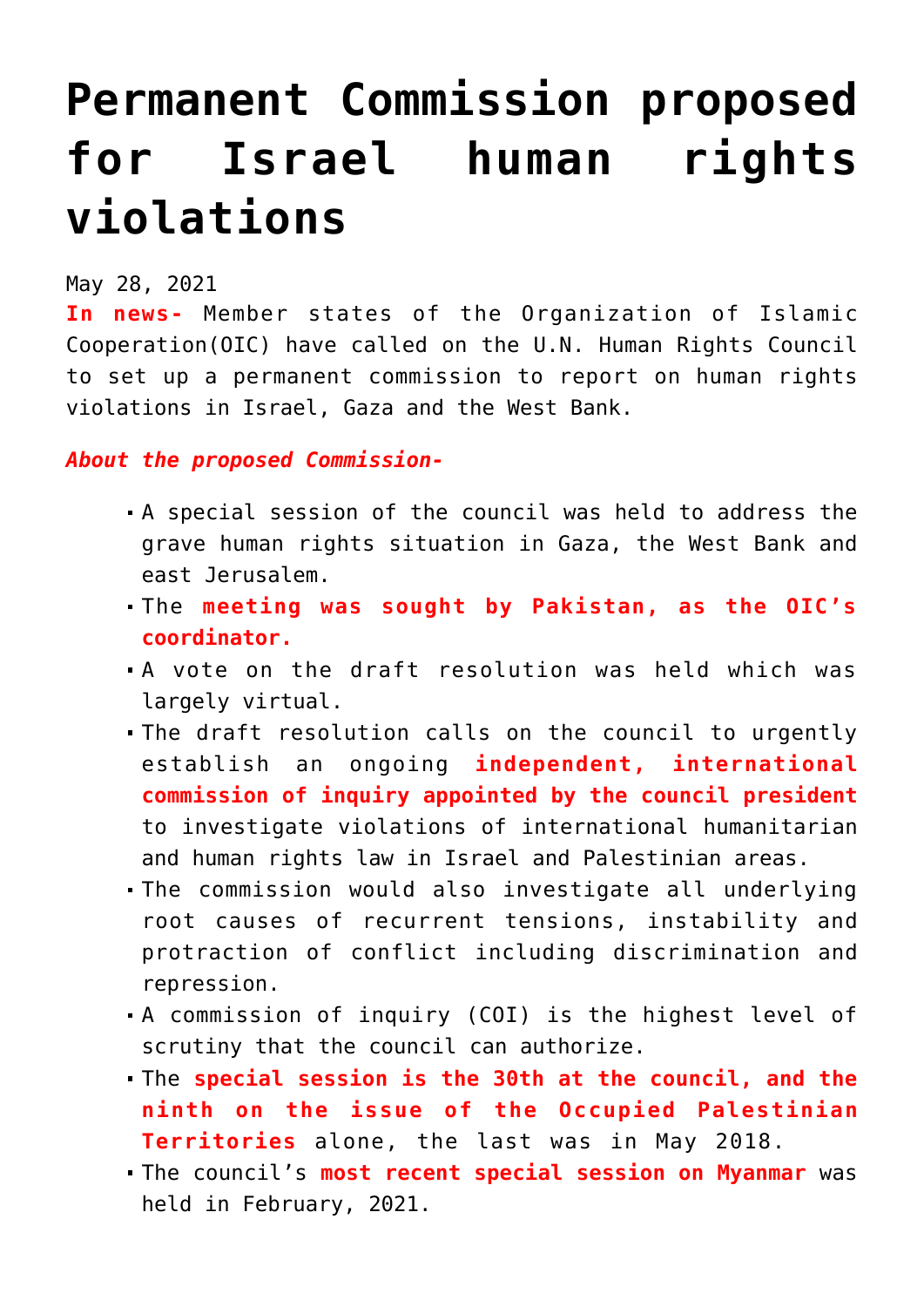## *Organisation of Islamic Cooperation (OIC)-*

- It is the **second largest intergovernmental organization after the United Nations** with a membership of **57 states spread over four continents.**
- The Organization is the **collective voice of the Muslim world**.
- It endeavors to safeguard and protect the interests of the Muslim world in the spirit of promoting international peace and harmony among various people of the world.
- The Organization was established upon a decision of the historical summit which took place in **Rabat, Kingdom of Morocco in September 1969** following the criminal arson of Al-Aqsa Mosque in occupied Jerusalem.
- In **1970, the first ever meeting of Islamic Conference of Foreign Minister (ICFM) was held in Jeddah** which decided to establish a permanent secretariat in Jeddah headed by the organization's secretary general.
- The first OIC Charter was adopted by the 3rd ICFM Session held in 1972.
- The Charter laid down the objectives and principles of the organization and fundamental purposes to strengthen the solidarity and cooperation among the Member States.
- The **present Charter of the OIC was adopted by the Eleventh Islamic Summit held in Dakar on 13-14 March 2008**.
- The **Ten-Year Program of Action (2016-2025)** has been launched by OIC to face the challenges of the 21st century and focuses on *18 priority areas with 107 goals.*
- **Key bodies of OIC include** *the Islamic Summit, the Council of Foreign Ministers (CFM), the General Secretariat.*

**Specialized organs are** the Islamic Development Bank and The Islamic Educational, Scientific and Cultural Organization and